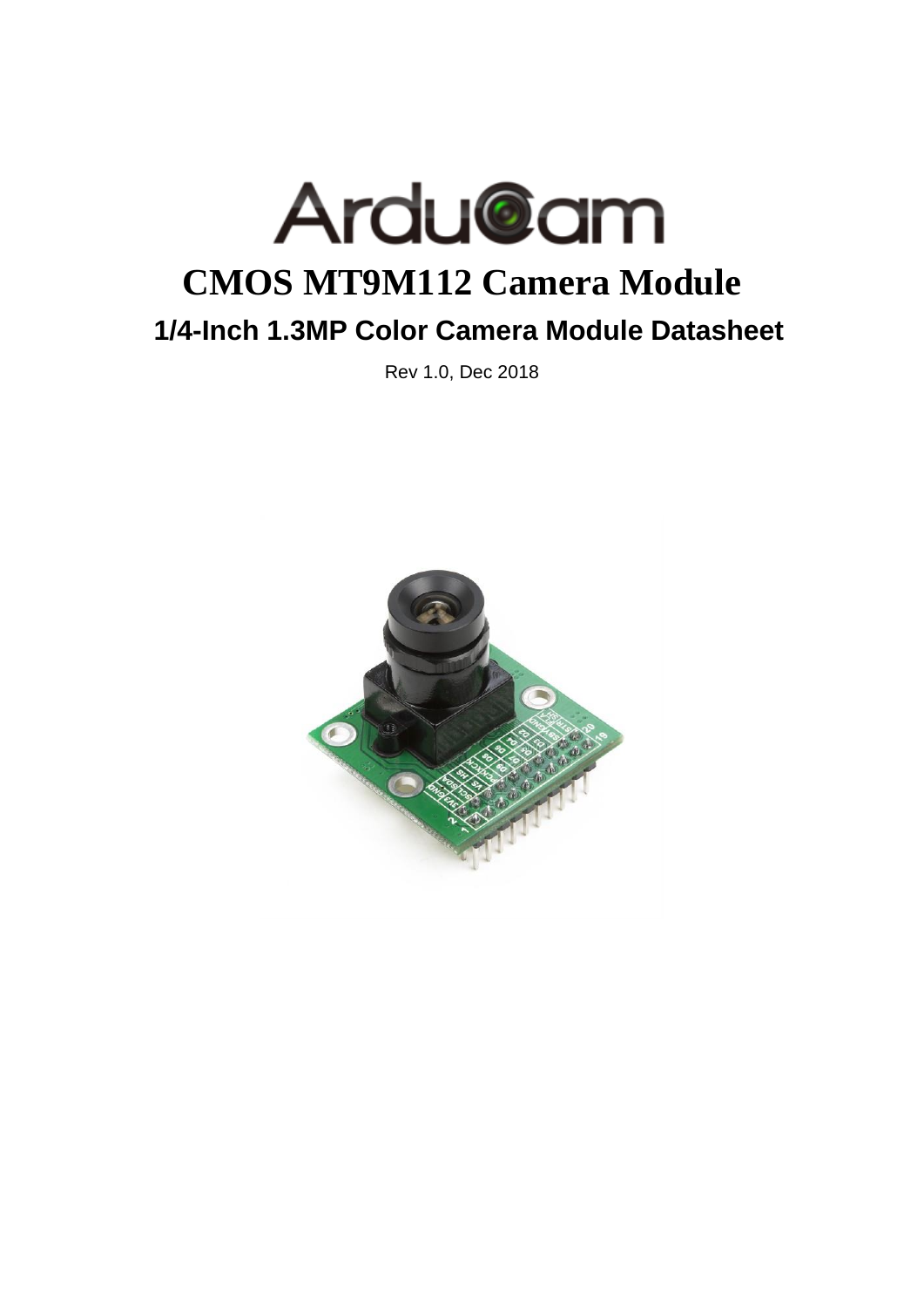

#### **Table of Contents**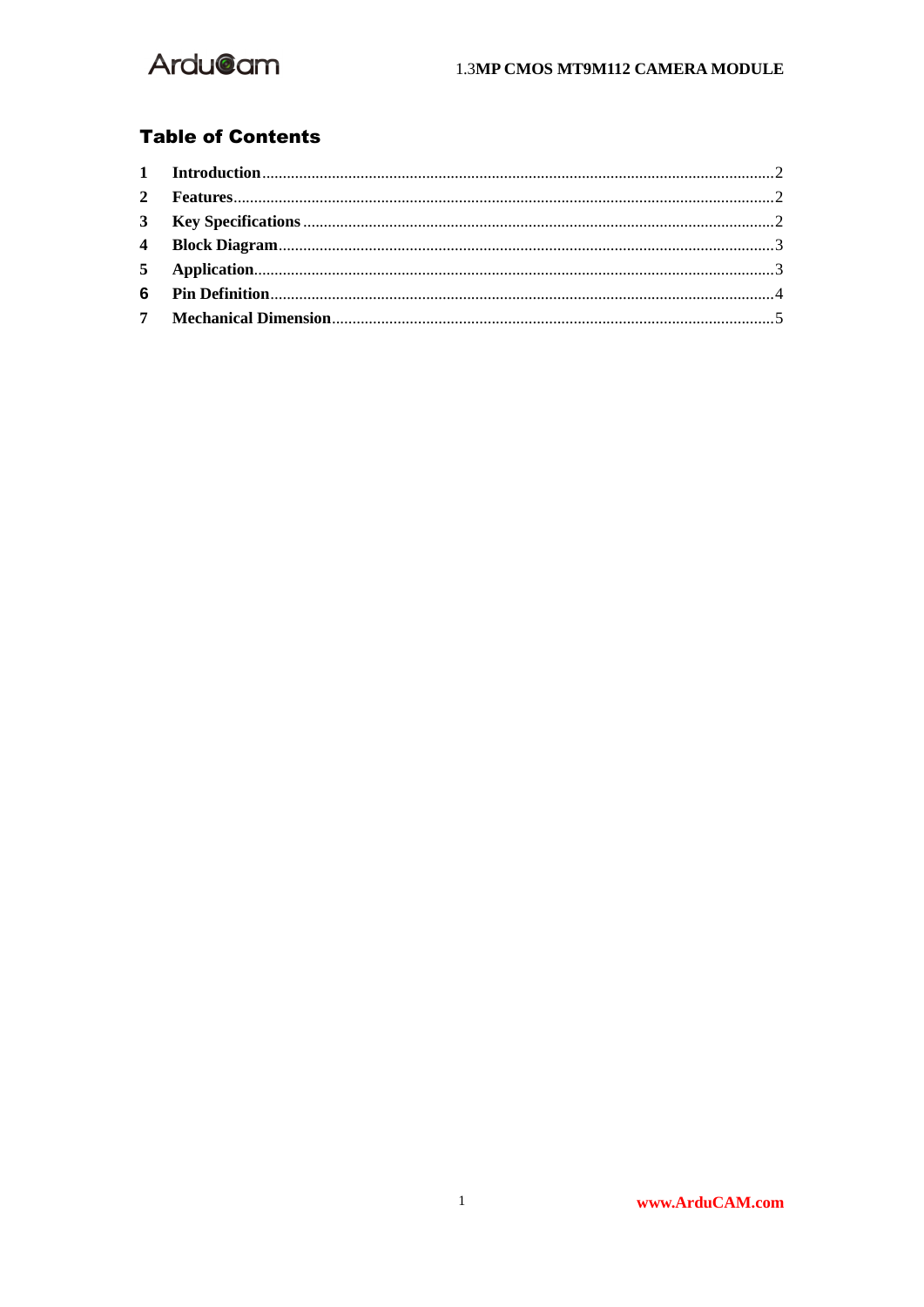### <span id="page-2-0"></span>**1 Introduction**

This camera module uses Aptina Image sensor MT9M112 which is a SXGA-format, single-chip camera CMOS digital color image sensor. This device combines the 2.8  $\mu$ m image sensor core with fourth-generation digital image flow processor technology from Aptina Imaging. It captures high-quality color images at SXGA resolution.

#### <span id="page-2-1"></span>**2 Features**

- $\triangleright$  Optical size 1/4 inch
- $\triangleright$  Resolution 1280x1024
- Onboard regulator, only single 3.3V supply needed
- $\triangleright$  Standard 0.1inch (2.54mm) pin pitch header connector
- > Ultra low-power, low cost CMOS image sensor
- $\triangleright$  Superior low-light performance
- $\geq 15$  fps at full resolution
- $\triangleright$  On-die Image Flow Processor (IFP) performs sophisticated processing: color recovery and correction, sharpening, gamma, lens shading correction, on-the-fly defect correction
- $\triangleright$  Image decimation to arbitrary size with smooth, continuous zoom and pan
- Automatic exposure, auto white balance(AWB) auto black compensation(ABR), auto flicker avoidance, auto color saturation, and auto defect identification and correction
- ITU\_R BT.656 (YCbCr), YUV, 565RGB, 555RGB, and 444RGB output data formats

## <span id="page-2-2"></span>**3 Key Specifications**

| Parameter                       | Value                                        |
|---------------------------------|----------------------------------------------|
| <b>Optical format</b>           | <u>1/4-inch (5:4)</u>                        |
| Active imager size              | 3.58mm(H) x 2.87mm(V)                        |
|                                 | 4.59mm diagonal                              |
| Active pixels                   | 1280H x 1024V                                |
| Pixel size                      | 2.8um x 2.8um                                |
| <b>Optical lens</b>             | EFL 6mm, F NO. 2.0                           |
| Output format                   | YUV, RGB565/555/444                          |
| Shutter type                    | Electronic rolling shutter (ERS)             |
| Maximum data rate/ master clock | 27 MPS/54 MHz                                |
| Frame rate                      | 15 fps at full resolution, 30 fps in preview |
|                                 | mode (640 x 512)                             |
| Interface                       | 8bit DVP                                     |
| Responsivity                    | 1.0V/lux-sec (550nm)                         |
| Power consumption               | 170mW at 15 fps, full resolution             |
|                                 | 100mW at 30fps, preview mode                 |
| Operating junction temperature  | $-30^{\circ}$ C to $+70^{\circ}$ C           |
| Size                            | 34x33mm                                      |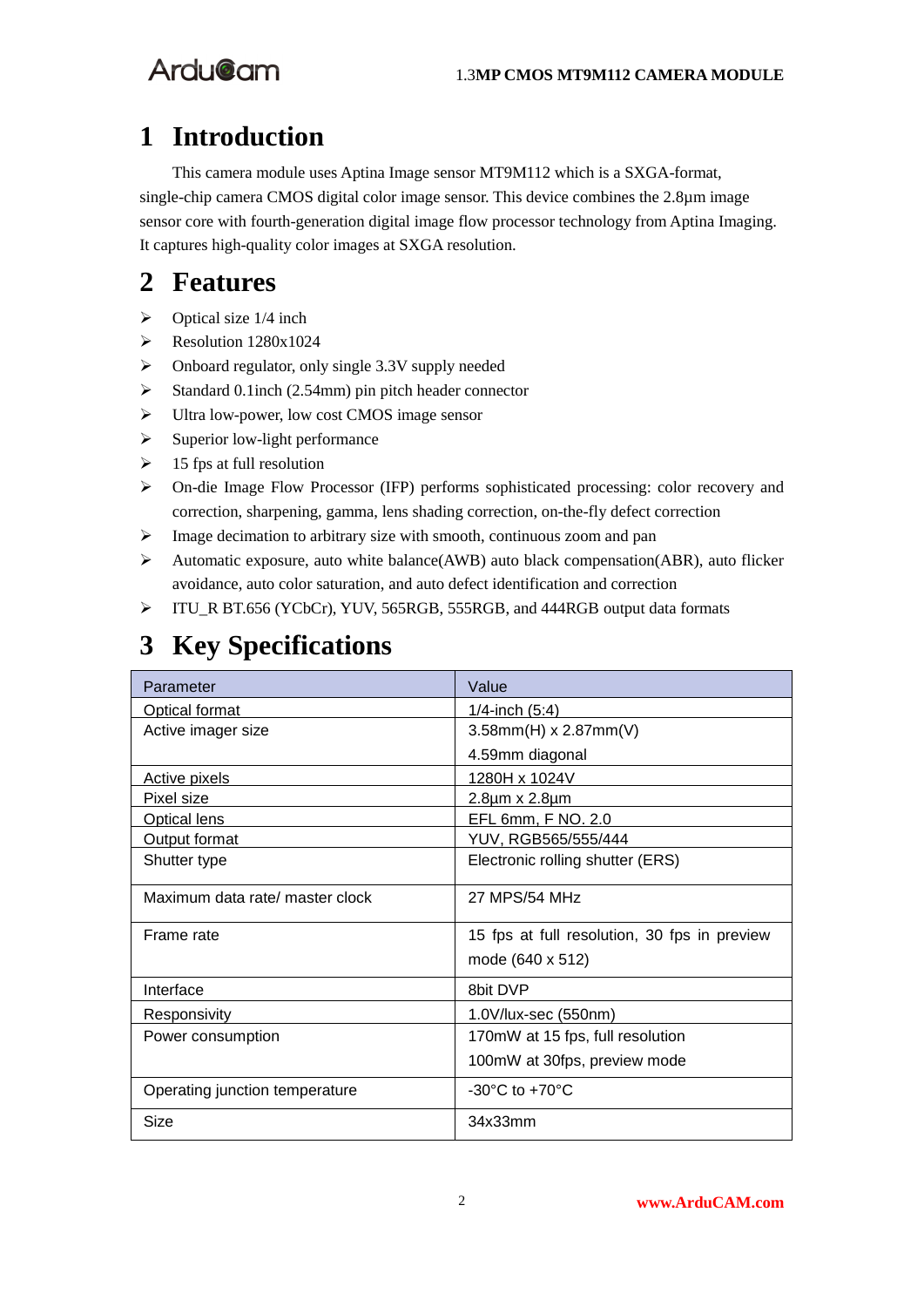### <span id="page-3-0"></span>**4 Block Diagram**



Note: Each of the general purpose input only signals (GPI0-GPI3) must be connected to either DGND or VDDQ for low-power consumption and reliable operation

# <span id="page-3-1"></span>**5 Application**

- $\triangleright$  Cellular phones
- PDAs
- $\triangleright$  Toys
- > Machine Vision
- $\triangleright$  Other battery-powered products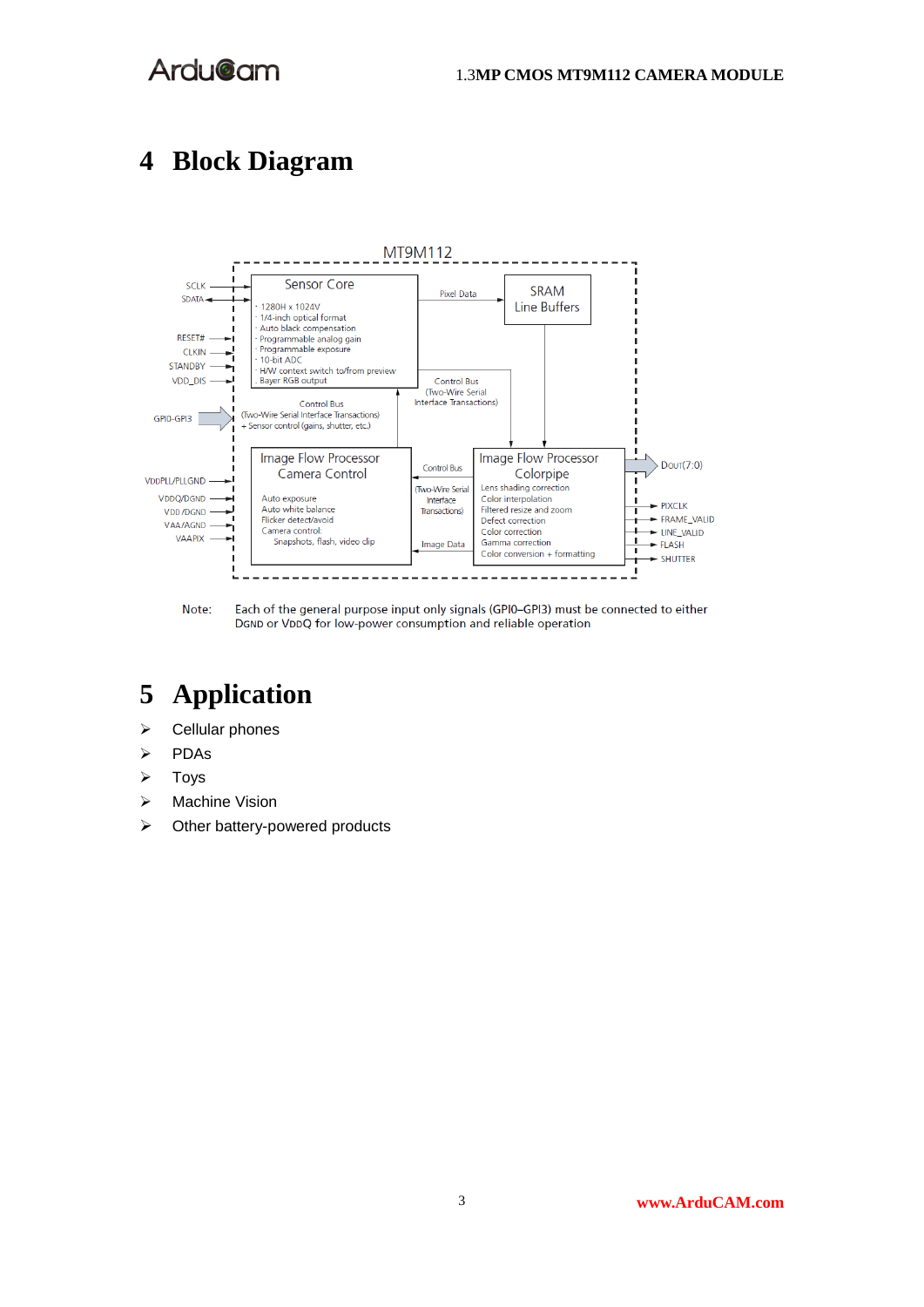# <span id="page-4-0"></span>**Pin Definition**



**Table 1 P1 Connector Pin Definition**

| Pin No.        | <b>PIN NAME</b>                | <b>TYPE</b> | <b>DESCRIPTION</b>                                    |
|----------------|--------------------------------|-------------|-------------------------------------------------------|
| 1              | <b>VCC</b>                     | Power       | 3.3V Power supply                                     |
| $\overline{2}$ | <b>DGND</b>                    | Ground      | Power ground                                          |
| 3              | <b>SCL</b>                     | Input       | SCCB serial interface clock input                     |
| 4              | <b>SDA</b>                     | I/O         | SCCB serial interface data I/O                        |
| 5              | <b>VSYNC</b>                   | Output      | Active High: Frame Valid; indicates active frame      |
| 6              | <b>HREF</b>                    | Output      | Active High: Line/Data Valid; indicates active pixels |
| $\overline{7}$ | <b>PCLK</b>                    | Output      | Pixel Clock output from sensor                        |
| 8              | <b>XCLX</b>                    | Output      | Master Clock into Sensor                              |
| 9              | D <sub>9</sub>                 | Output      | Pixel Data Output 9 (MSB)                             |
| 10             | D <sub>8</sub>                 | Output      | Pixel Data Output 8                                   |
| 11             | D7                             | Output      | Pixel Data Output 7                                   |
| 12             | D <sub>6</sub>                 | Output      | Pixel Data Output 6                                   |
| 13             | D <sub>5</sub>                 | Output      | Pixel Data Output 5                                   |
| 14             | D <sub>4</sub>                 | Output      | Pixel Data Output 4                                   |
| 15             | D <sub>3</sub>                 | Output      | Pixel Data Output 3                                   |
| 16             | D <sub>2</sub>                 | Output      | Pixel Data Output 2 (LSB)                             |
|                | 17<br><b>STANDBY</b><br>Output |             | Multifunctional signal to control device addressing,  |
|                |                                |             | power-down,                                           |
|                |                                |             | and state functions (covering output enable           |
|                |                                |             | function).                                            |
| 18             | <b>DGND</b>                    | Ground      | Power ground                                          |
| 19             | <b>STR</b>                     | Output      | Active HIGH: controls external mechanical shutter.    |
| 20             | <b>FLASH</b>                   | Output      | Flash output control                                  |